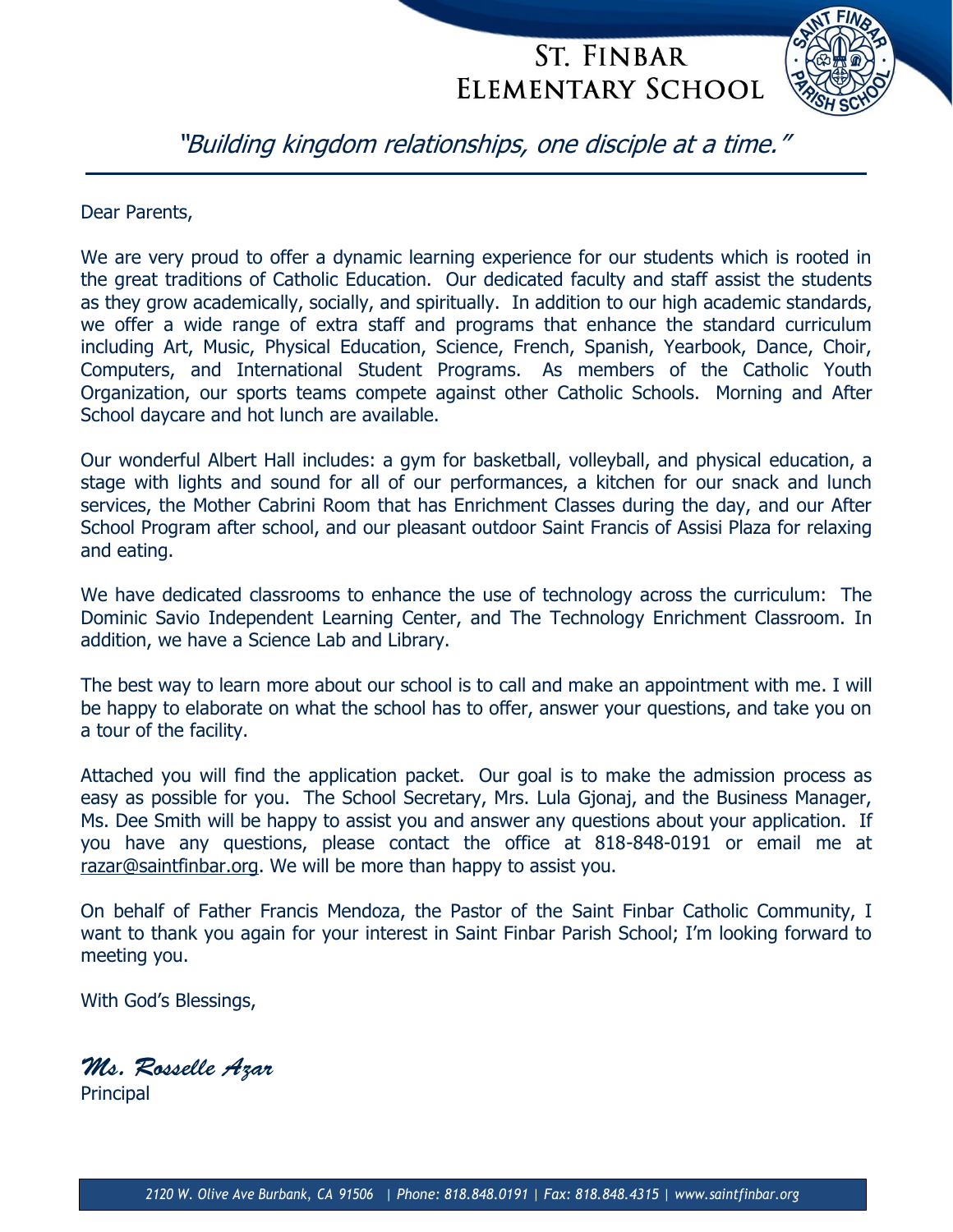### **GENERAL INFORMATION**

#### **AGE CRITERIA**

#### **ONE YEAR EARLY FIVES PROGRAM:**

Ideally, students should be 4 years old by October of the year they enter. There are some exceptions which can be discussed with the Principal during the interview and school tour.

#### **TWO YEAR EARLY FIVES PROGRAM:**

We do accept students younger than the above entrance date, but these students must be able to use the restroom independently and be able to be away from their parents for the entire school day. In this case, parents must agree that their child spends two years in our Early Fives Program before advancing to Kindergarten.

Kindergarten: Must be 5 years old by SEPTEMBER 1ST of the year they enter. First Grade: Must be 6 years old by SEPTEMBER 1ST of the year they enter.

#### **SPECIAL CIRCUMSTANCE**

St. Finbar works hard to accommodate the diverse needs of our students. However, we ask that all parents disclose any and all special circumstances, including IEP (Individualized Education Plans) information during the application process so we may best assist your child.

#### **REGISTRATION**

All newly accepted students must be registered, and the registration fee paid by the date listed on your child's letter of acceptance.

#### **PARENT INFORMATION**

- 1. **Copy** of Birth Certificate.
- 2. **Copy** of Baptismal Certificate.
- 3. **Copy** of First Communion, Reconciliation, and Confirmation Certificate (if applicable).
- 4. **Copy** of child's most recent report card.
- 5. **Copy** of immunization record.
- 6. Parents must make an appointment to be interviewed before the child is accepted.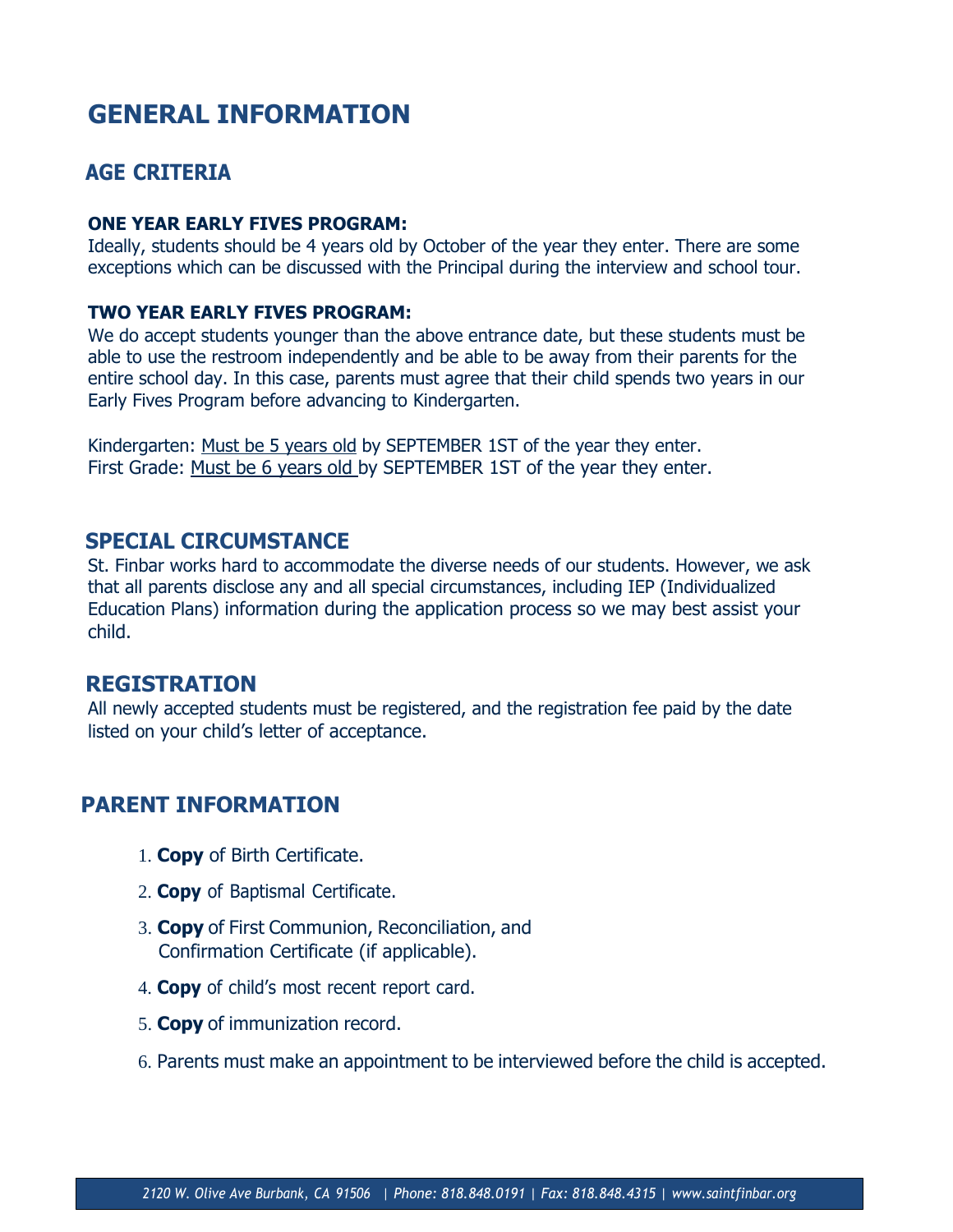

# **PARENT MEDICAL EVALUATION**

| Child's Name                                 |                 |                                   | Male $\square$ Female $\square$   |                                                             | Date of Birth                                                   |                             | Grade |                                                               |
|----------------------------------------------|-----------------|-----------------------------------|-----------------------------------|-------------------------------------------------------------|-----------------------------------------------------------------|-----------------------------|-------|---------------------------------------------------------------|
|                                              |                 |                                   |                                   |                                                             |                                                                 |                             |       |                                                               |
| <b>OYES</b>                                  | NO <sub>Q</sub> | Allergy/Asthma                    | <b>DENTAL HISTORY:</b>            |                                                             |                                                                 |                             |       |                                                               |
| <b>OYES</b>                                  | NO <sub>Q</sub> | Allergy to Drugs                  | <b>OYES</b>                       | NO <sub>Q</sub>                                             | Dental Bridge                                                   |                             |       |                                                               |
| <b>OYES</b>                                  | NO <sub>Q</sub> | Appendectomy                      | <b>OYES</b>                       | NO <sub>Q</sub>                                             | <b>False Teeth</b>                                              |                             |       |                                                               |
| <b>OYES</b>                                  | NO <sub>Q</sub> | Cerebral Palsy                    | <b>OYES</b>                       | NO <sub>Q</sub>                                             | Orthodontics                                                    |                             |       |                                                               |
| Concussion<br>NO <sub>Q</sub><br><b>OYES</b> |                 |                                   |                                   | If your child has ever seen any of the professionals listed |                                                                 |                             |       |                                                               |
| <b>OYES</b>                                  | NO <sub>Q</sub> | Defective Vision                  |                                   |                                                             | below, please explain on the reverse side of this paper.        |                             |       |                                                               |
| <b>OYES</b>                                  | NO <sub>Q</sub> | <b>Wears Glasses</b>              | <b>OYES</b>                       | NO <sub>Q</sub>                                             | Optometrist                                                     |                             |       |                                                               |
| <b>OYES</b>                                  | NO <sub>Q</sub> | <b>Diabetes</b>                   | <b>OYES</b>                       | NO <sub>Q</sub>                                             | Ophthalmologist                                                 |                             |       |                                                               |
| <b>OYES</b>                                  | NO <sub>Q</sub> | Dizziness or Blackouts            | <b>OYES</b>                       | NO <sub>Q</sub>                                             | Otorhinolaryngologist (ear, nose, throat)                       |                             |       |                                                               |
| <b>OYES</b>                                  | NO <sub>Q</sub> | Ear Trouble                       | <b>OYES</b>                       | NO <sub>Q</sub>                                             | Audiologist                                                     |                             |       |                                                               |
| <b>OYES</b>                                  | NO <sub>Q</sub> | <b>Hearing Loss</b>               |                                   |                                                             |                                                                 |                             |       |                                                               |
| <b>OYES</b>                                  | NO <sub>Q</sub> | Epilepsy                          |                                   |                                                             | 1.) Is your child under care for any medical problem?           |                             |       |                                                               |
| <b>OYES</b>                                  | NO <sub>Q</sub> | Frequent Headaches                | $\Box$ YES                        | NO <sub>Q</sub>                                             | If yes specify                                                  |                             |       |                                                               |
| <b>OYES</b>                                  | NO <sub>Q</sub> | <b>Frequent Nosebleeds</b>        |                                   |                                                             |                                                                 |                             |       |                                                               |
| <b>OYES</b>                                  | NO <sub>Q</sub> | <b>Heart Disease</b>              |                                   |                                                             |                                                                 |                             |       | 2.) What immediate treatment should be used for your child    |
| <b>OYES</b>                                  | NO <sub>Q</sub> | Hernia (rupture)                  |                                   |                                                             | at school regarding this condition?                             |                             |       |                                                               |
| <b>OYES</b>                                  | NO <sub>Q</sub> | Kidney Disease                    |                                   |                                                             |                                                                 |                             |       |                                                               |
| $\Box$ YES                                   | NO <sub>Q</sub> | Diminished function in<br>limb(s) |                                   |                                                             | 3.) Has your child had contact with tuberculosis?               |                             |       |                                                               |
| <b>OYES</b>                                  | NO <sub>Q</sub> | <b>Measles</b>                    | <b>OYES</b>                       | NO <sub>Q</sub>                                             | If yes, when did this occur?                                    |                             |       |                                                               |
| <b>OYES</b>                                  | NO <sub>Q</sub> | <b>Mumps</b>                      |                                   |                                                             |                                                                 |                             |       |                                                               |
| <b>OYES</b>                                  | NO <sub>Q</sub> | Chicken Pox                       | testing?                          |                                                             |                                                                 |                             |       | 4.) Has your child had any specific academic or psychological |
| <b>OYES</b>                                  | NO <sub>Q</sub> | Persistent Cough                  | T <sub>YES</sub>                  | NO <sub>Q</sub>                                             | What was the diagnosis?                                         |                             |       |                                                               |
| <b>OYES</b>                                  | NO <sub>Q</sub> | Rubella (3-day measles)           |                                   |                                                             |                                                                 |                             |       |                                                               |
| <b>OYES</b>                                  | NO <sub>Q</sub> | <b>Scarlet Fever</b>              |                                   |                                                             | Is there to be any follow-up?                                   |                             |       |                                                               |
|                                              |                 |                                   |                                   |                                                             |                                                                 |                             |       |                                                               |
| <b>OYES</b>                                  | NO <sub>Q</sub> | Shortness of Breath               |                                   |                                                             | Should the teachers be aware of any information regarding this? |                             |       |                                                               |
| $\Box$ YES                                   | NO <sub>Q</sub> | Sinus Trouble                     | Has the child been retained? OYES |                                                             |                                                                 | NO <sub>I</sub> What grade? |       |                                                               |
| <b>OYES</b>                                  | NO <sub>Q</sub> | Speech Difficulty                 |                                   |                                                             |                                                                 |                             |       |                                                               |
| <b>OYES</b>                                  | NO <sub>Q</sub> | <b>Tires Easily</b>               |                                   |                                                             |                                                                 |                             |       |                                                               |
| <b>OYES</b>                                  | NO <sub>Q</sub> | Tonsillectomy                     |                                   |                                                             |                                                                 |                             |       |                                                               |
| <b>OYES</b>                                  | NO <sub>Q</sub> | Tuberculosis                      |                                   |                                                             |                                                                 |                             |       |                                                               |
| <b>OYES</b>                                  | $NO$ $\square$  | <b>Vision Problems</b>            |                                   |                                                             |                                                                 |                             |       |                                                               |
|                                              |                 |                                   |                                   |                                                             |                                                                 |                             |       |                                                               |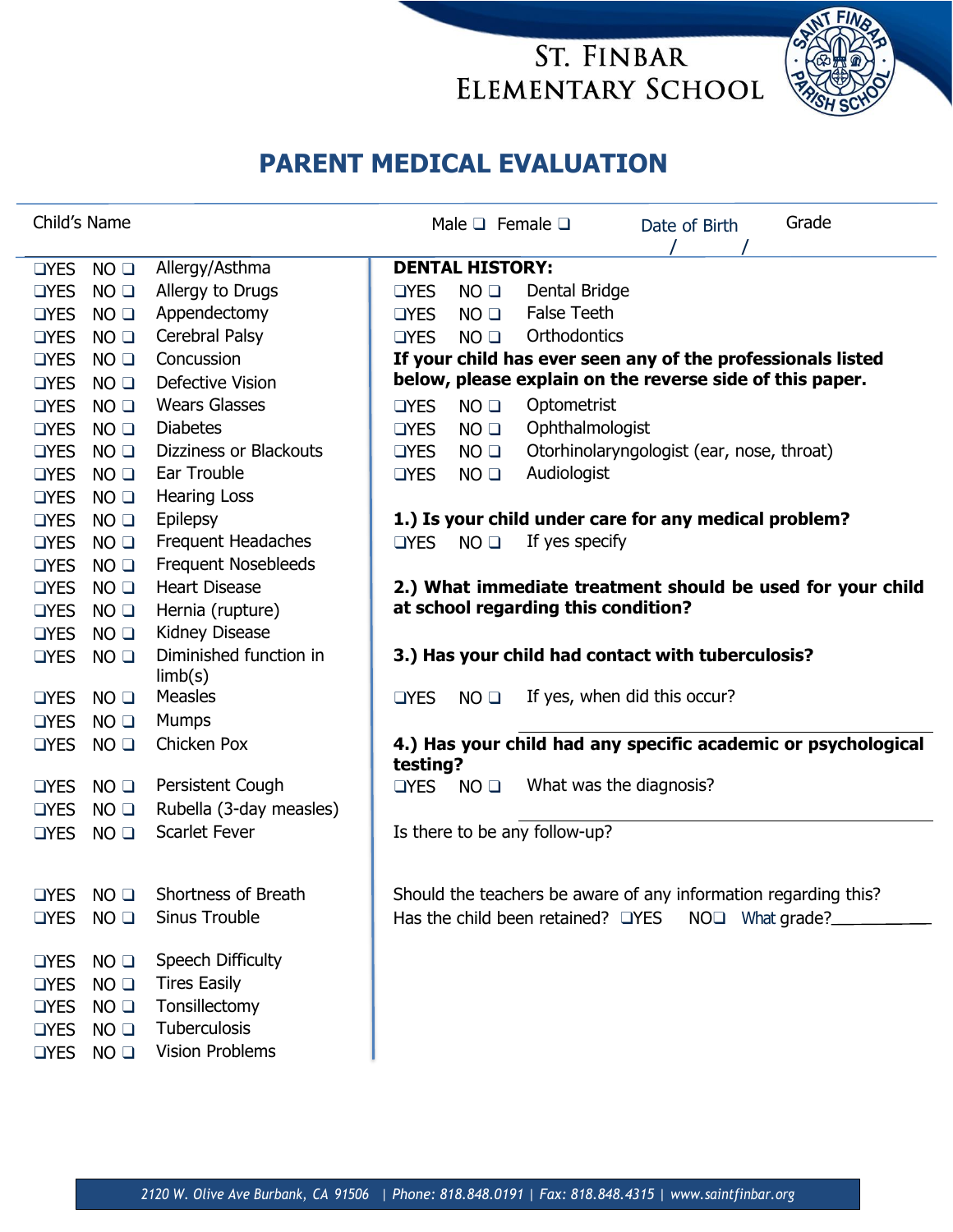

### **ST. FINBAR SCHOOL TUITION AGREEMENT**

# **STEWARDSHIP TUITION RATE**

| To the Parents of:                             |                                                                                                               |  |  |  |  |  |  |
|------------------------------------------------|---------------------------------------------------------------------------------------------------------------|--|--|--|--|--|--|
|                                                | Grade(s):                                                                                                     |  |  |  |  |  |  |
| Your tuition for the 2022-2023 school year is: |                                                                                                               |  |  |  |  |  |  |
|                                                | \$500.00 per month (10 months) which is the <b>Stewardship Rate</b> for one student<br>grades K-8.            |  |  |  |  |  |  |
|                                                | \$600.00 per month (10 months) which is the <b>Stewardship Rate</b> for one<br>student grade Early Fives.     |  |  |  |  |  |  |
|                                                | \$450.00 per month (10 months) which is the <b>Stewardship Rate</b> for each<br>additional child grades E5-8. |  |  |  |  |  |  |

In order to receive this **Stewardship Rate**, you are agreeing to register at Saint Finbar Church and begin contributing via Online Giving (\$25.00/week) by September 1, 2022. Please contact Robert Leitao (818-940-3925), the Parish Director of Operations, for assistance. Online Giving enrollment is at the St. Finbar Church website [www.stfinbarburbank.org](http://www.stfinbar.org/) (click Online Giving).

Please sign this agreement and return it to the office with your \$400 per child registration. ( $$500$  registration for  $8<sup>th</sup>$  grade.)

Parent **Date**